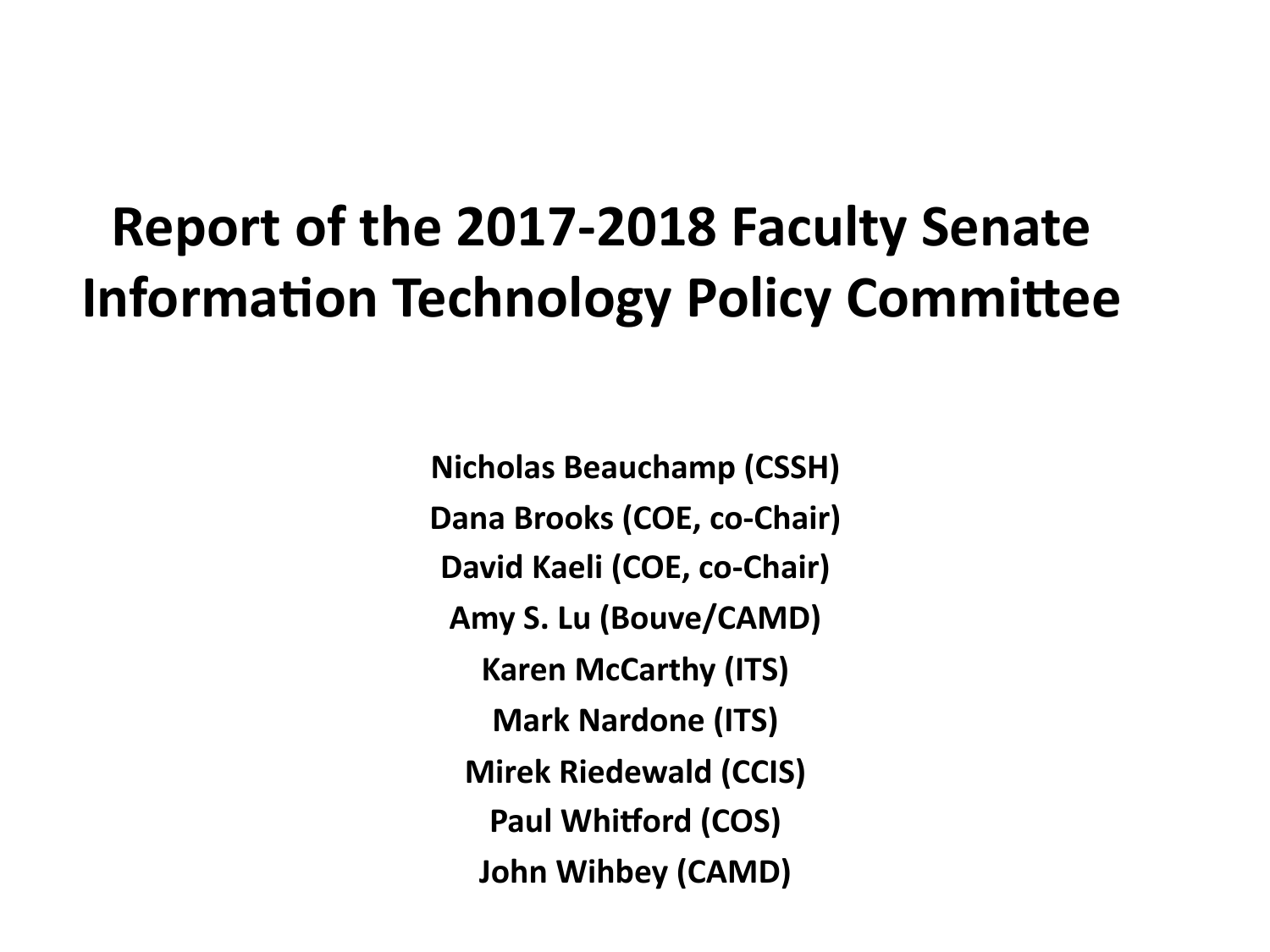# Last Year's ITPC Resolutions

- 1. Improve communication between ITS and faculty
- 2. Work on improved grants management software
- 3. Develop comprehensive backup plan for faculty and research computing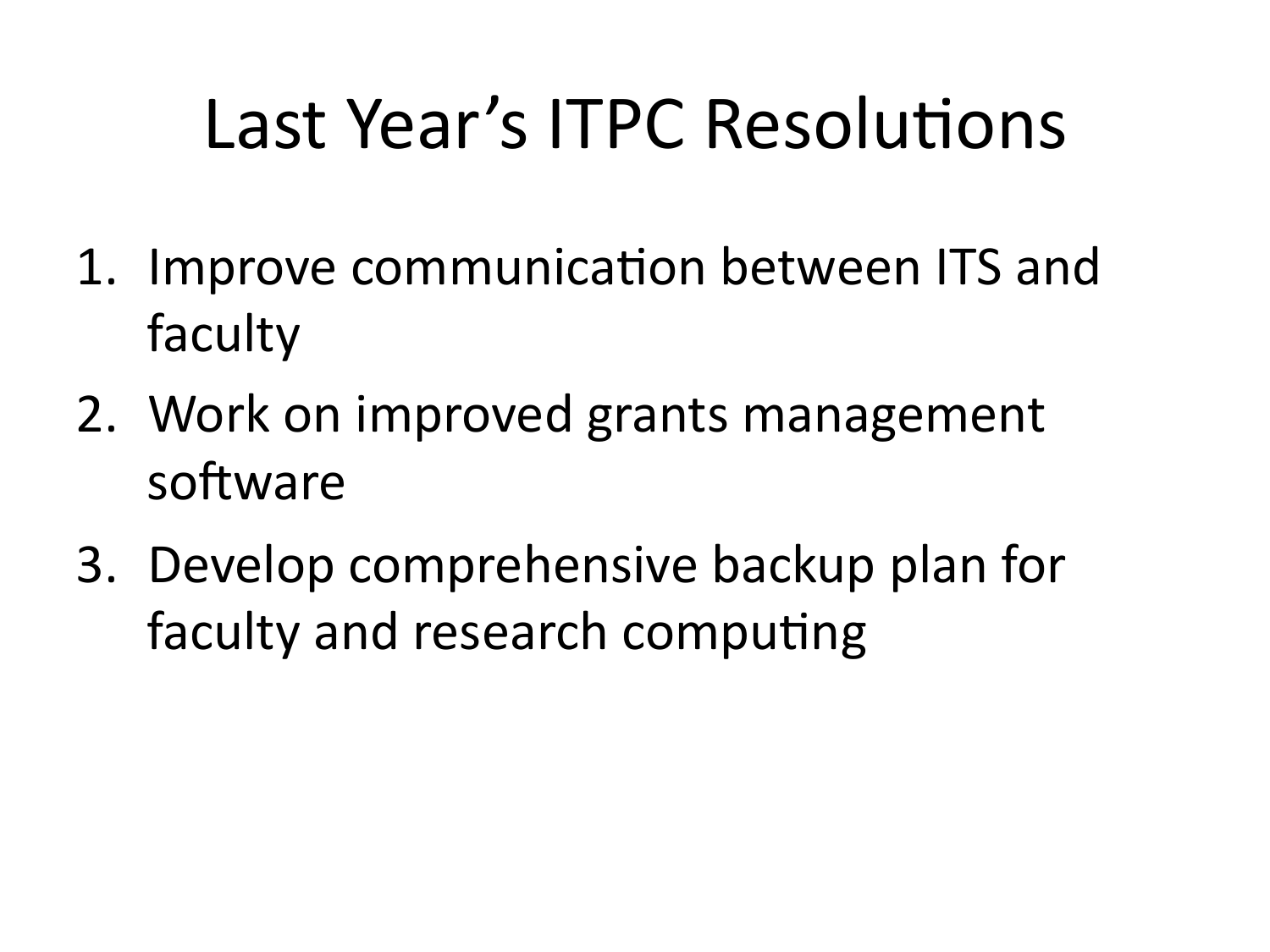## 2017-2018 ITPC Charge

Charge 1: Improve communication between ITS and faculty

Charge 2: Work with ITS, RPOC, and ORAF on post-award software plan for Sept. 2018

Charge 3: Work with RPOC, LPOC, ITS, Provost's Office, Library to recommend integrated services to support research data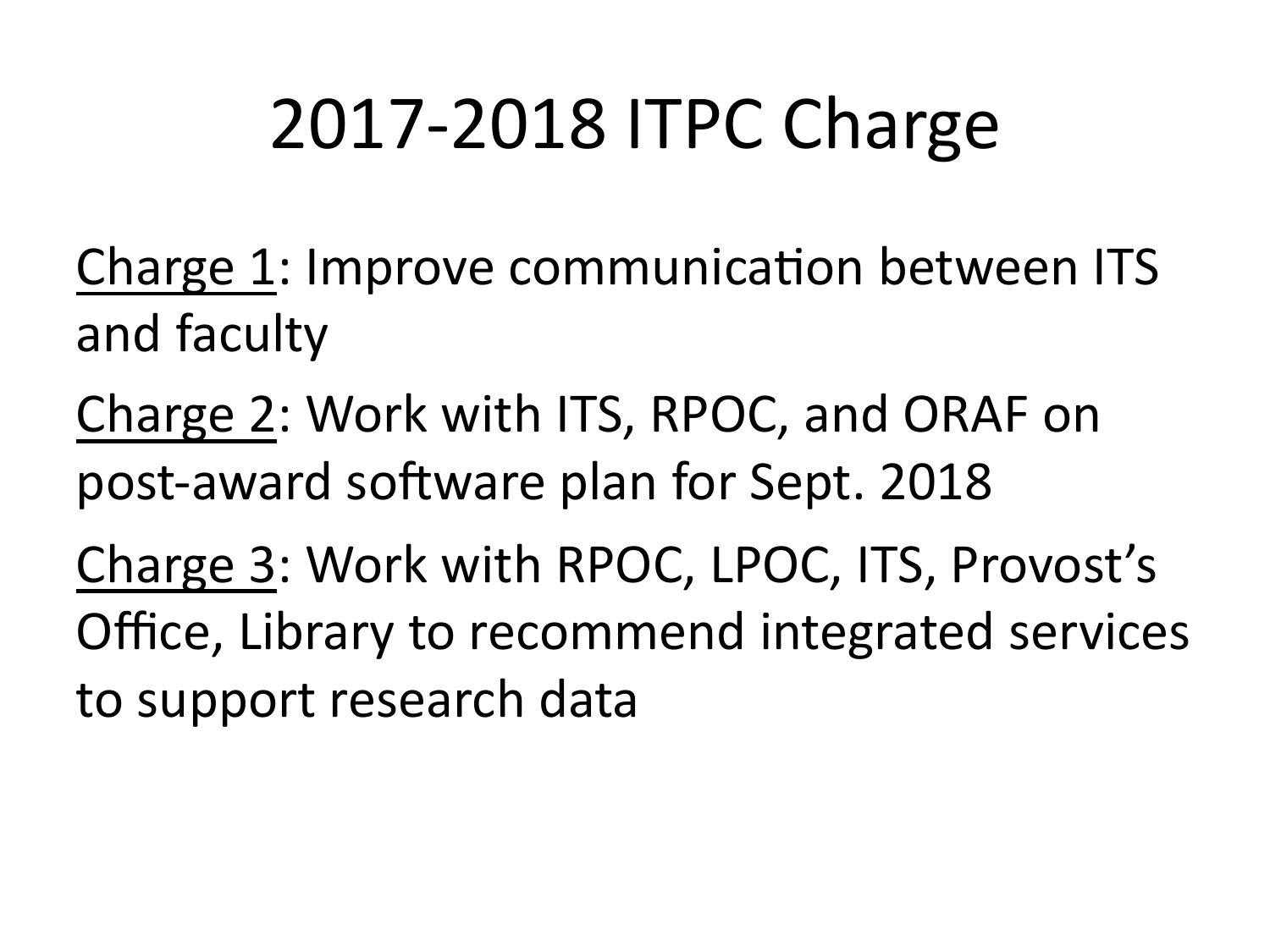# 2017-18 ITPC Activities

- Primary change has been inclusion of co-CIOs Mark Nardone and Karen McCarthy on ITPC
	- $-$  Has resulted in significant increase in communication, understanding, and level of faculty involvement in ITS activities
	- One concrete result is organization of visits by co-CIO's to faculty or Chair Council meetings of all 9 NU Colleges in Spring 2018
	- $-$  Another is active recruitment of faculty for several ITS initiatives including LMESC, portal testing, etc.
- Met with other ITS leaders, ORAF leaders, LPOC chair
- Participated in CIO interview process
- Details in our report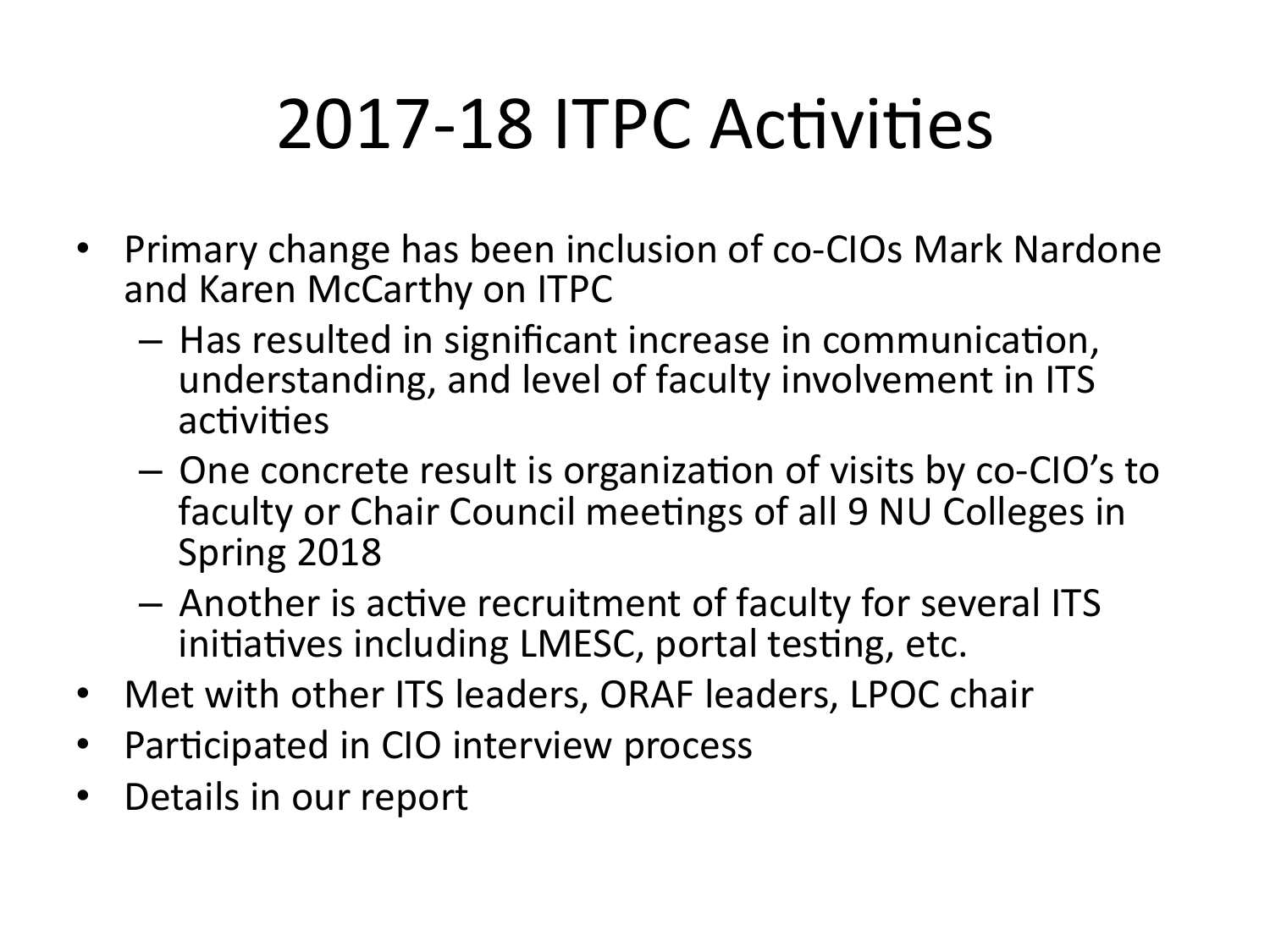## Specific Activities on our Charges

C1: Communication between ITS and faculty: both College visits and inclusion of ITS leaders on ITPC directly addressed this charge

C2-1: Post-award software: overtaken by ORAF decision to purchase / deploy Priority One

- minimal faculty involvement in decision or rollout
- Outcome / efficacy not yet clear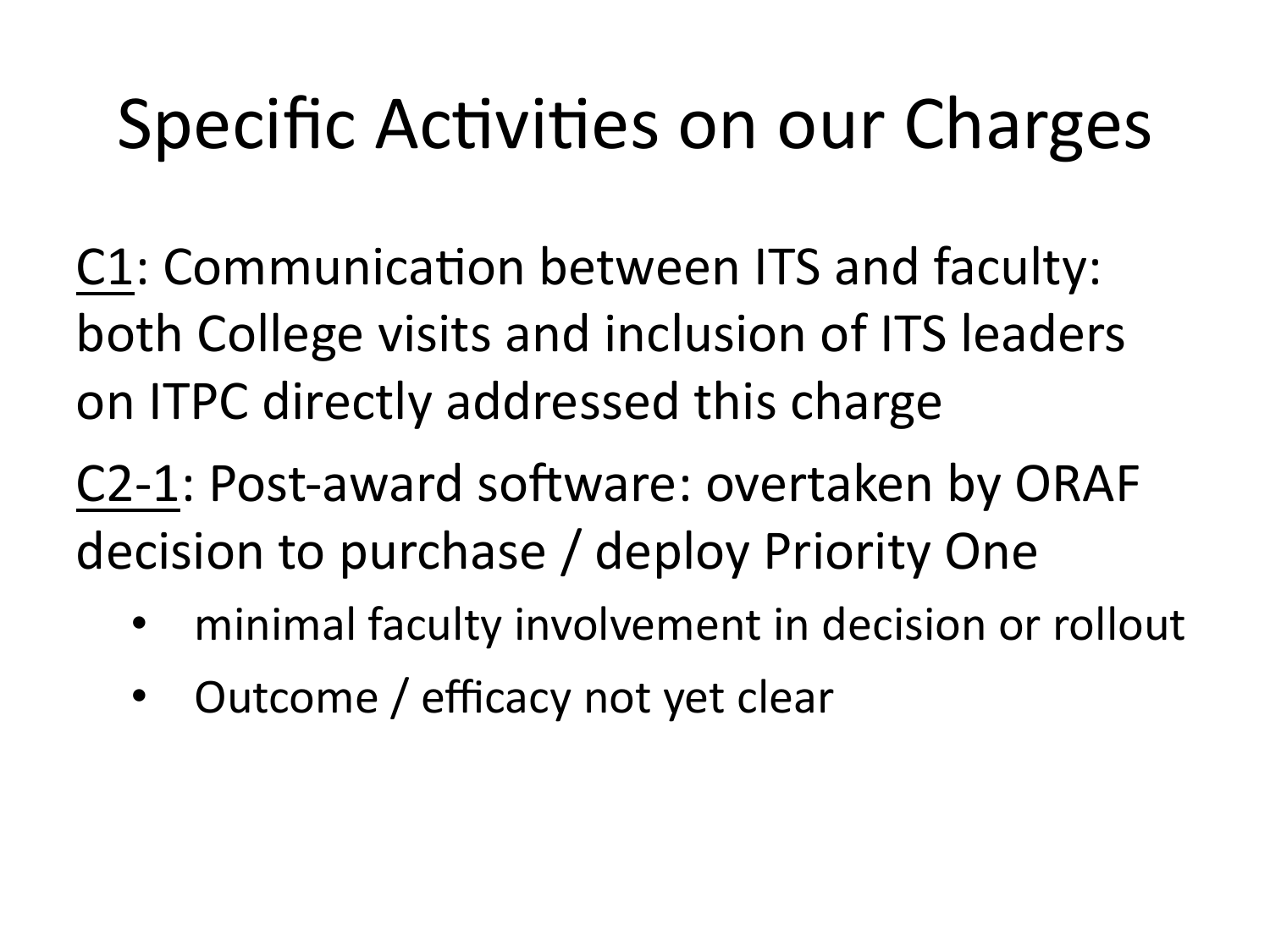# Specific Activities on our Charges

C2-2: More comprehensive effort to develop ePaws under way

- Requirements research by outside contractor underway
- Level of faculty involvement not yet clear
- C3: Joint look at research data services
	- Met with LPOC chair, email with RPOC chair
	- Superseded by ITS / Provost consultant study of NU cloud strategy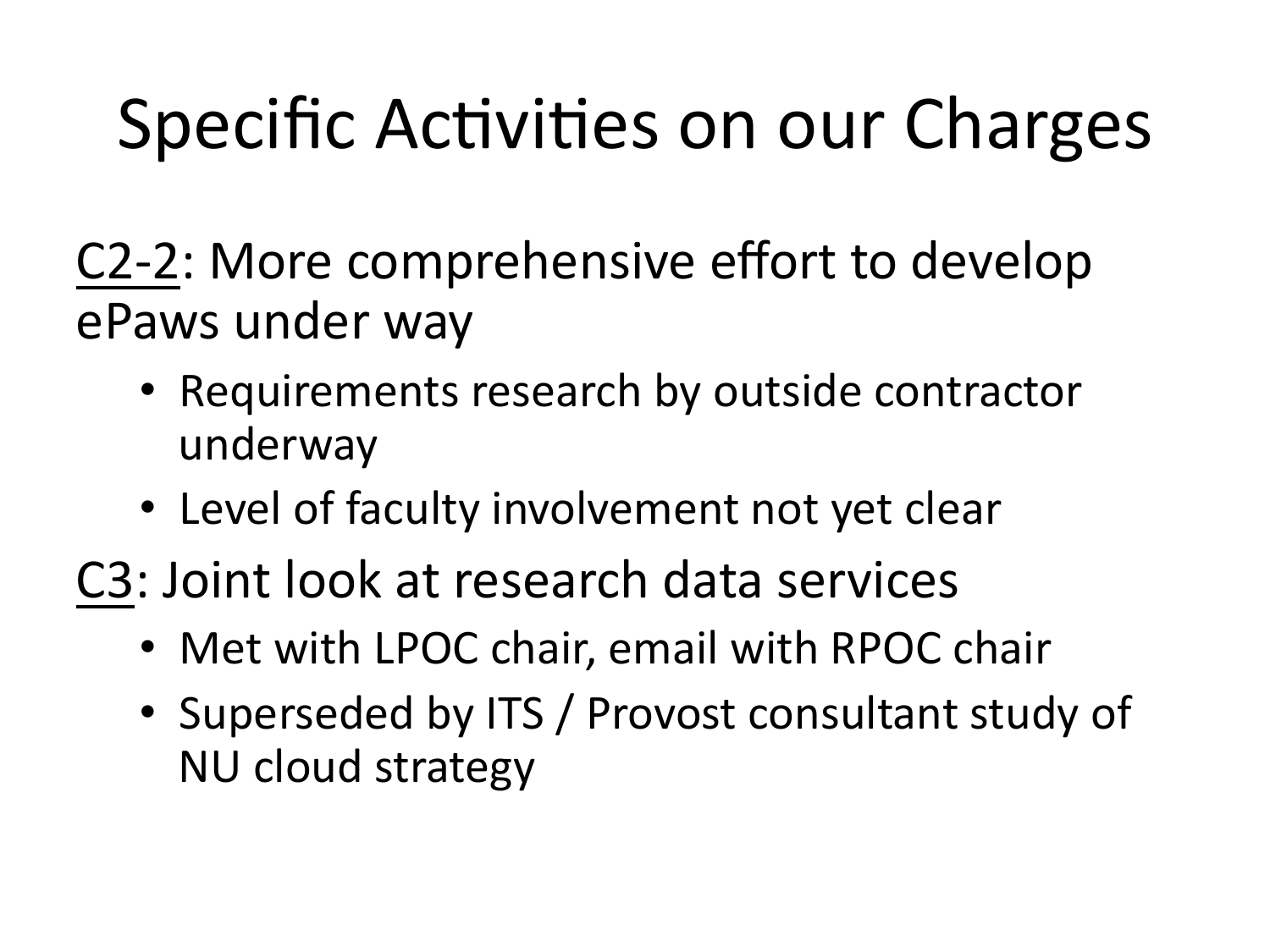## Recommendations

- 1. Communication between ITS and faculty
	- Continued presence of ITS on ITPC, College visit initiative, use of ITPC *to recruit faculty for ITS involvement, etc.*
	- However level of faculty involvement in IT decision-making needs to be stronger: Resolution #1
- 2. Enhanced IT investment
	- *ITS resources seem to be inadequate to support faculty teaching and research*
	- *More IT personnel to support faculty, in particular, is needed*
- 3. Research Computing
	- *Need much broader support for heterogeneous nature of NU research computing; developed jointly by ITS and ITPC: Resolution #2*
- 4. Backup / data planning
	- Continue current planning process but need both short-term and *long-term plans: Resolution #3*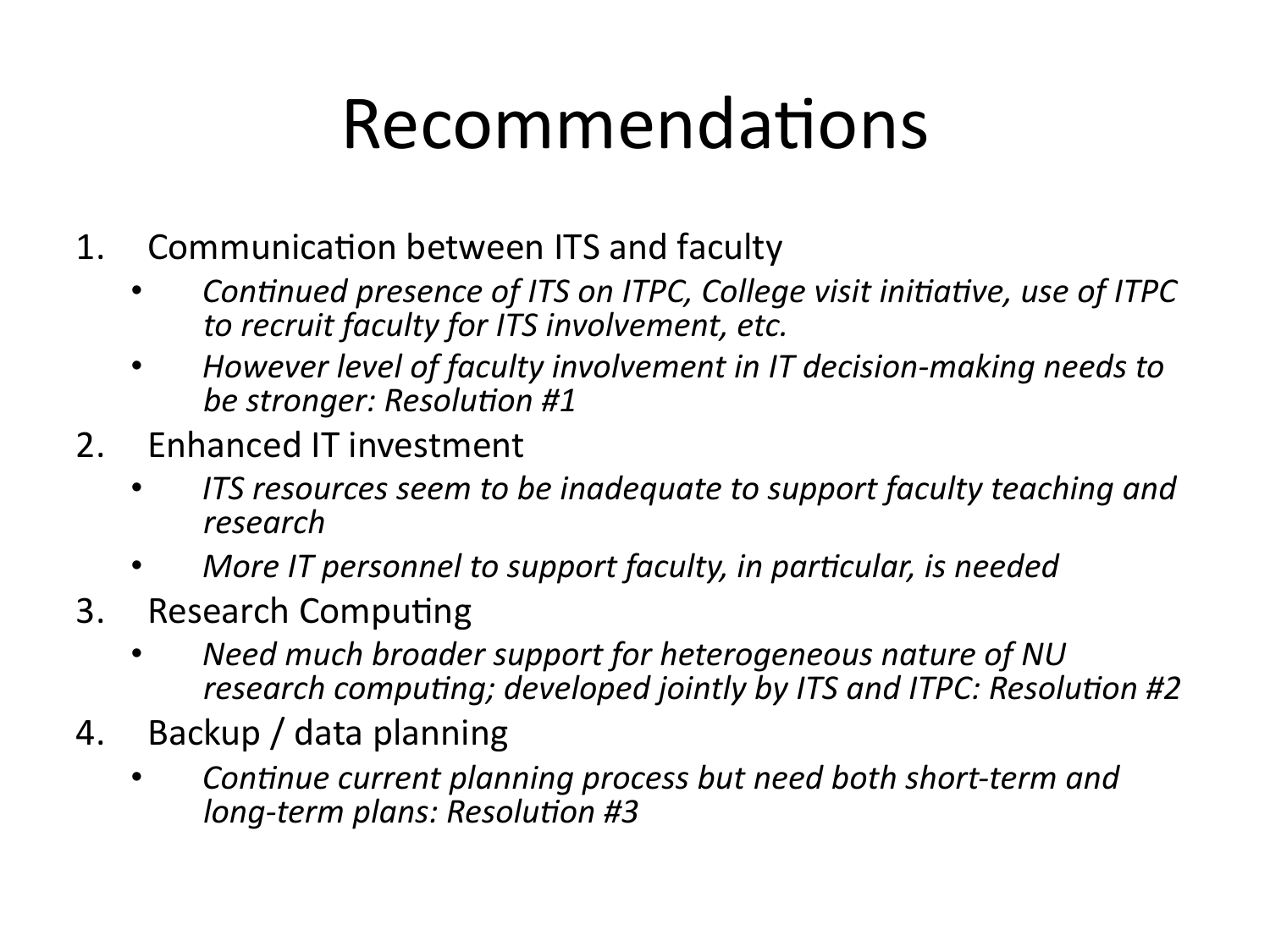## Resolution #1

**WHEREAS the University administration is actively working to** roll out a short-term software solution for grants management **(Priority ONE), as well as a longer-term research management** system with a significant software component (ePaws), and **WHEREAS these initiatives are being led by ORAF, and WHEREAS integrated faculty and ITS involvement is essential** for these and other software tools that impact faculty to **effectively serve faculty needs,** 

*BE IT RESOLVED* that, as a matter of policy, ITPC, along with ITS, should have a formal role in decision-making process related to the design and delivery of ePaws and any other ongoing and **future institutional software planning and rollout that will have** a direct effect on teaching and research.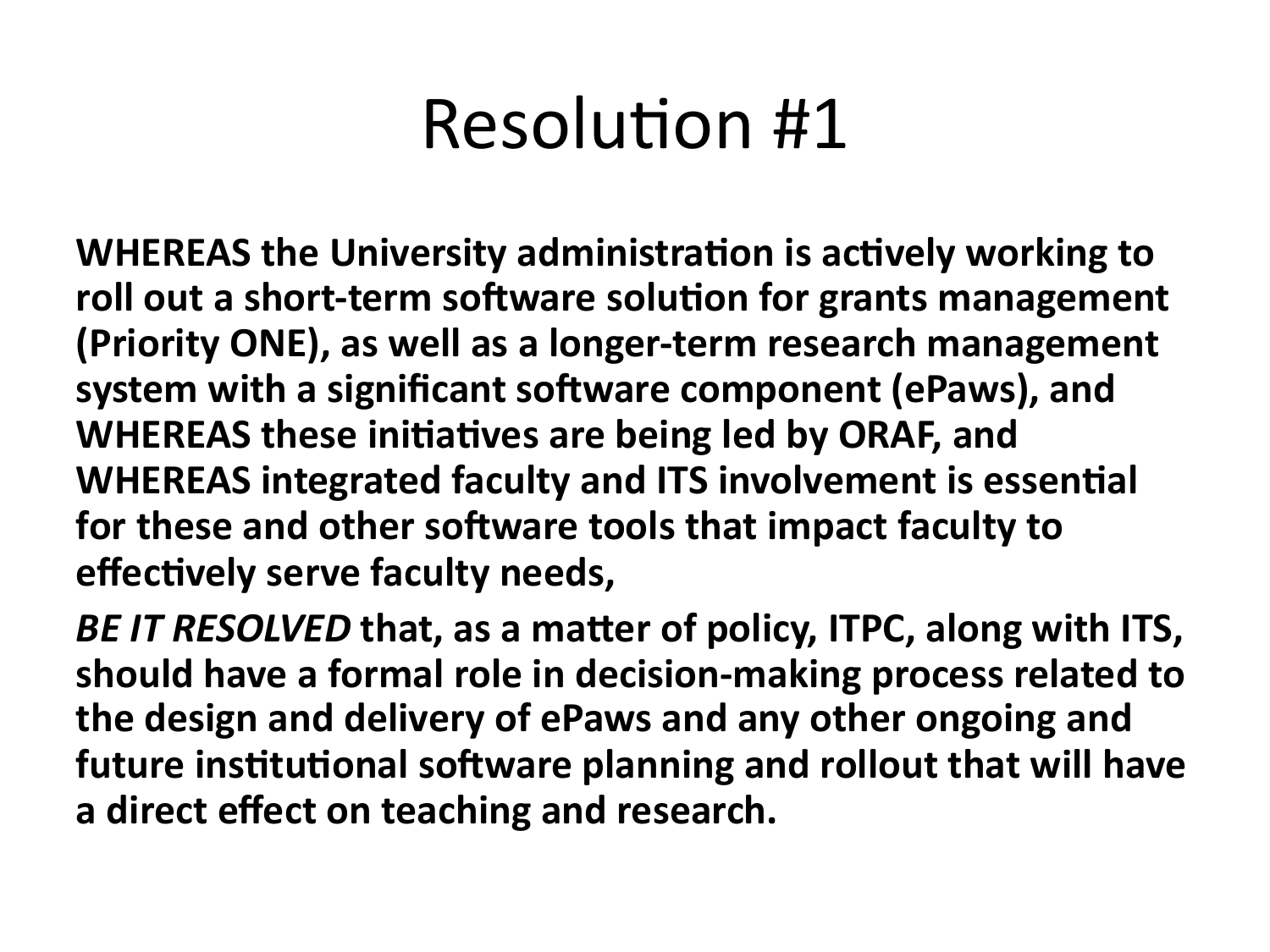## Resolution #2

**WHEREAS the growth in size and diversity of research** computing activities across Northeastern's Colleges requires more comprehensive and multi-pronged research computing support than is currently available, despite advances in recent years in ITS support for research computing,

*BE IT RESOLVED* that ITPC and ITS should jointly develop a set of recommendations regarding IT services and staffing to broaden and deepen ITS support for research computing, and present the plan to the Senate by Dec **2018.**